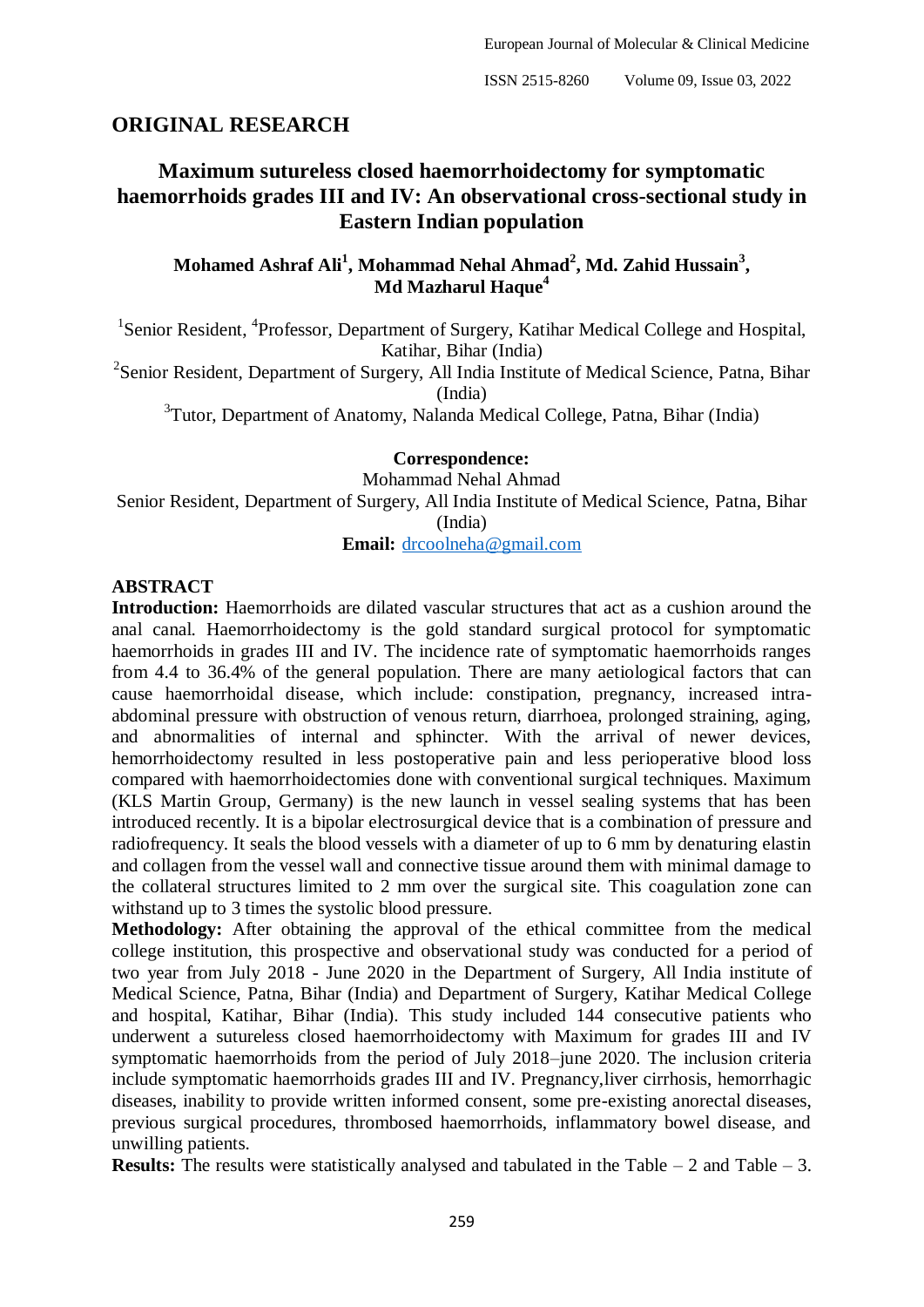This study included 144 patients who had undergone Maximum – a sutureless closed haemorrhoidectomy for symptomatic haemorrhoids grade – III and grade - IV. Demographic details of the patients were noted as follows: 100 males (69.4%), 44 females (30.6) and  $p$ value  $= 0.04$ . Age of all the patients ranged between  $21 - 82$  years where the median was 61 years and mean  $\pm$  SD was 41.02  $\pm$  13.75y (Table 2). Intra-operative blood loss in this study ranged between  $2 - 10$  ml, median was 6.1 ml and  $n \pm SD$  was  $4.09 \pm 1.9$  ml. Operating time ranged between  $10 - 27$  min, median was 17 min and mean  $\pm$  SD was  $16.9 \pm 4.5$  min. postoperative pain scorings during the post-operative days were recorded; Day 0, Day 1 and Day 7 were 3-8, 2-6 and 1-4 respectively. Post-operative analgesic (Paracetamol) shot in day  $-0$ was in the range of 1-2 amp, Norgesic oral tablets in day  $-1$ -7 was  $6 - 16$  tablets as tabulated in table  $-3$ .

**Conclusion**: For symptomatic haemorrhoids of grades III and IV, maximum haemorrhoidectomy is a useful alternative to open surgery since it results in less blood loss, less postoperative pain, a shorter operating time, and a quicker return to regular life and activities. Maximum hemorrhoidectomy is a cost-effective surgical procedure because the price of the equipment and its accessories can be balanced by: shorter operating time, low quantity of anaesthesia, reduced postoperative analgesia needed due to low post-operative pain, no suture material used, and early return to work. Maximum haemorrhoidectomy is a simple and reliable technique for the surgeon to perform haemorrhoidectomy, as well as a safe and painless operation for the patient.

**Keywords:** hemorrhoidectomy, sutureless, painless, maximum

#### **INTRODUCTION**

Haemorrhoids are dilated vascular structures that act as a cushion around the anal canal. Haemorrhoidectomy is the gold standard surgical protocol for symptomatic haemorrhoids in grades III and IV.<sup>1</sup> Hemorrhoids are clinically graded, which is shown in Table  $1<sup>2</sup>$ 

The incidence rate of symptomatic haemorrhoids ranges from 4.4 to 36.4% of the general population.<sup>3</sup> There are many aetiological factors that can cause haemorrhoidal disease, which include: constipation, pregnancy, increased intra-abdominal pressure with obstruction of venous return, diarrhoea, prolonged straining, aging, and abnormalities of internal and sphincter.<sup>4</sup> Symptomatic haemorrhoids are one of the most common surgical conditions that most of the general population suffers from. Hemorrhoids of grades I and II are typically treated conservatively with rubber band ligation, sclerotherapy, cryotherapy, or photocoagulation, whereas symptomatic haemorrhoids of grades III and IV require surgical intervention.Conventional haemorrhoidectomy performed by the Milligan–Morgan technique (open haemorrhoidectomy) or Ferguson technique (closed haemorrhoidectomy) are the most commonly used techniques.<sup>5</sup> *Dae Ro Lim* et al. though these two techniques are very effective in the treatment of grade III and IV haemorrhoids, complications such as perioperative anorectal bleeding, surgical-site anal pain, anal stenosis, and faecal incontinence can occur after surgery. These complications will also lengthen the patient's hospital stay, may delay the return to normal life and the workplace after surgery, and may prolong the hospital revisits. To overcome these postoperative problems, novel surgical equipment, surgical procedures, an d supportive therapies have been introduced.<sup>6</sup> According to Akira Tsunoda and colleagues, "Recent advances in instrumental technology have developed revolutionary devices such as bipolar electrothermal devices, ultrasonic scalpels, and circular staplers that give viable alternatives that result in less postoperative pain and perioperative blood  $loss<sup>7</sup>$  With the arrival of newer devices, hemorrhoidectomy resulted in less postoperative pain and less perioperative blood loss compared with haemorrhoidectomies done with conventional surgical techniques. $8-10$  Maximum (KLS Martin Group, Germany) is the new launch in vessel sealing systems that has been introduced recently. It is a bipolar electrosurgical device that is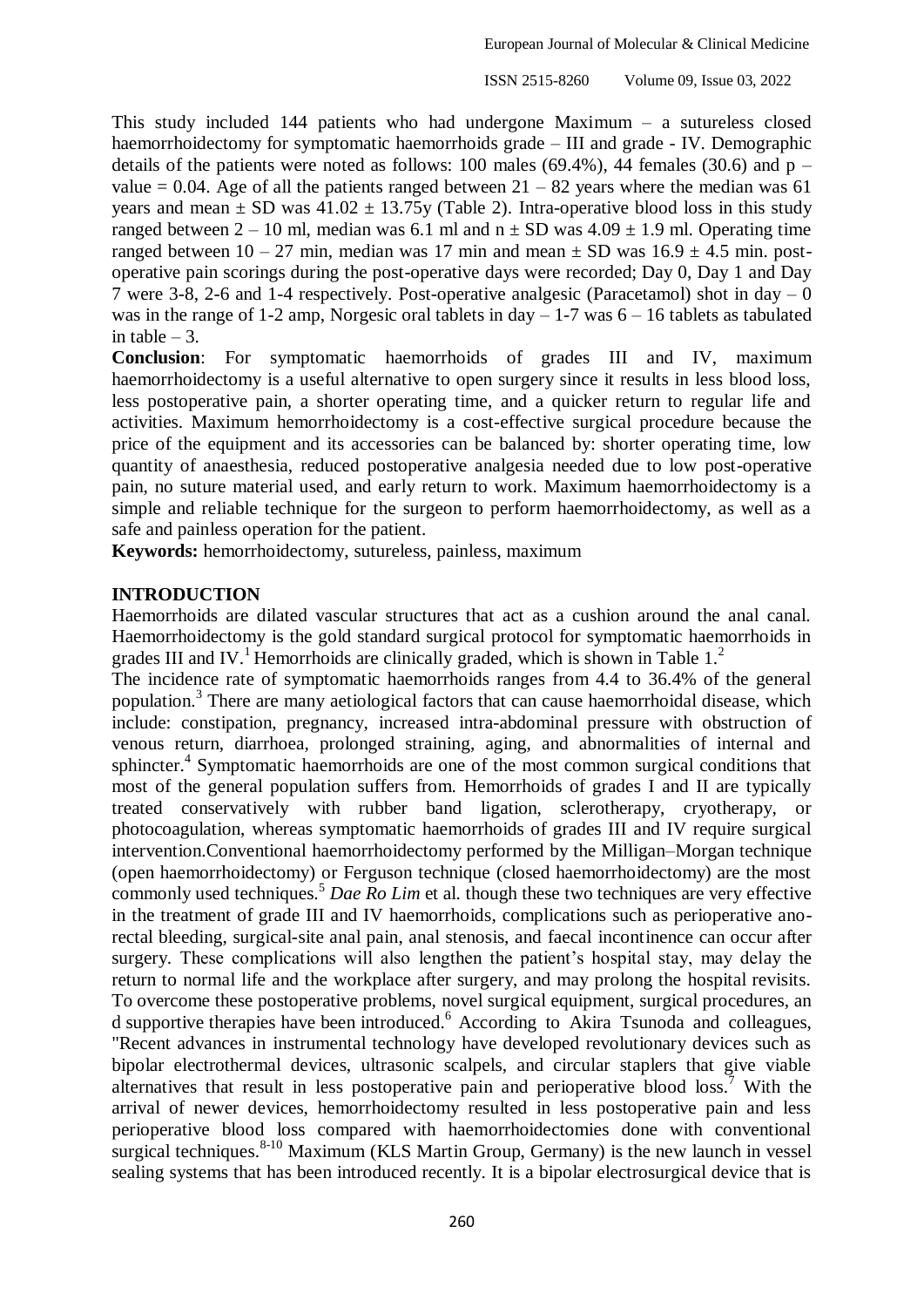a combination of pressure and radiofrequency. It seals the blood vessels with a diameter of up to 6 mm by denaturing elastin and collagen from the vessel wall and connective tissue around them with minimal damage to the collateral structures limited to 2 mm over the surgical site. This coagulation zone can withstand up to 3 times the systolic blood pressure. Therefore, this minimal spread of thermal energy decreases the post-operative pain and anal spasm, which allows for a bloodless hemorrhoidectomy with reduced post-operative pain and faster healing.<sup>11</sup> Sutureless closed haemorrhoidectomy with bipolar diathermy is a sutureless closed haemorrhoidectomy because the coagulum zone could just be divided where the anal mucosal edges are fused together.<sup>7</sup> The main objective of this study was to assess the outcomes of sutureless closed haemorrhoidectomy performed with Maximum with those of other studies that used both haemorrhoidectomy techniques, both novel and traditional, for symptomatic haemorrhoids grades III and IV.

## **METHODOLOGY**

After obtaining the approval of the ethical committee from the medical college institution, this prospective and observational study was conducted for a period of two year from July 2018 - June 2020 in the Department of Surgery, All India institute of Medical Science, Patna, Bihar (India) and Department of Surgery*,* Katihar Medical College and hospital, Katihar*,*  Bihar (India). This study included 144 consecutive patients who underwent a sutureless closed haemorrhoidectomy with Maximum for grades III and IV symptomatic haemorrhoids from the period of July 2018–june 2020. The inclusion criteria include symptomatic haemorrhoids grades III and IV. Pregnancy, liver cirrhosis, hemorrhagic diseases, inability to provide written informed consent<sup>7</sup>, some pre-existing anorectal diseases, previous surgical procedures, thrombosed haemorrhoids, inflammatory bowel disease, and unwilling patients.<sup>12</sup> All patients who were included in the study underwent a proper pre-operative evaluation including history-taking, complete physical examination, and investigations like chest x-rays, electrocardiography, and laboratory investigations such as complete blood count, prothrombin time, fasting blood sugar, blood urea, serum creatinine, hepatitis B, hepatitis C, and HIV. Along with these, an anoproctoscopic examination was preoperatively performed. The study patients had a routine preoperative anaesthesiologic assessment, and all the patients were advised to use a laxidyle (laxative) suppository at night before surgery. They were admitted to the hospital in the morning of surgery. Every patient was given information regarding the hemorrhoidectomy technique and its complications. A signed consent was obtained from each patient. Prophylactic antibiotics were intravenously injected at the time of induction of anaesthesia (Cefotaxime vial 1 gm day/8-hourly for one day or Amikacin vial 500 mg/12-hourly for one day). As per preanesthetic assessment, some patients were provided with spinal or caudal anaesthesia, while other patients were given general anaesthesia where spinal or caudal anaesthesia failed. Patients were placed in a lithotomy position. A surgical anoscope was put into the canal to ensure a clear surgical field. Each haemorrhoidal mass was lifted with two pairs of Allen's clamps to lift them away from the internal anal sphincter, and the pedicle of the haemorrhoid was clamped with a curved arterial clamp. An incision was made at the mucocutaneous junction of the hemorrhoidal mass with a monopolar electrocautery. Maximum was used to coagulate the haemorrhoid's mass and pedicle, which lifts away from the internal anal sphincter. Finally, the coagulum zone was divided with scissors, leaving a dry and closed haemorrhoidal bed. Agauze covered with Xylocaine gel 5% was left in the anal canal at the end of the procedure. No suture material was used since the coagulum created by the maximum had fused the adjacent anal mucosa. And the patients were asked to document their pain score from day 0 till the postoperative day on a Visual Analog Scale (VAS)<sup>5</sup> that scored from 0 to 10. Patients were followed up for a week in the first month, then monthly for five months after the haemorrhoidectomy.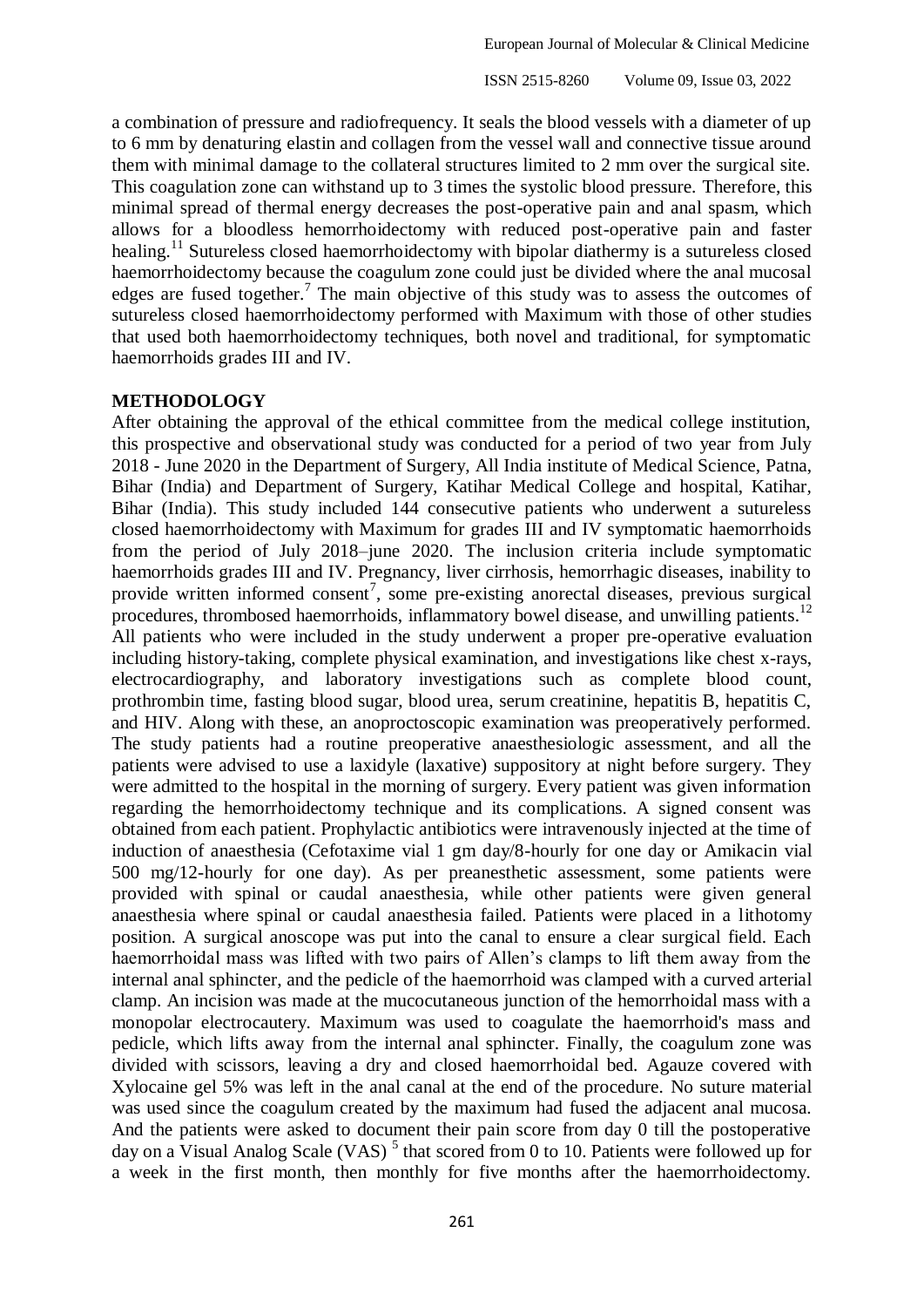Intraoperative blood loss, patient demographics, operating time, post-operative pain scoring, post-operative analgesia requirement, and quality of life were recorded completely. The blood loss was calculated by subtracting the dry weight of the used gauze from the wet gauze weights.<sup>11,13</sup> Data collected was statistically analysed using IBM SPSS v. 22 (IBM Co., Armonk, NY, USA) and the variable values were analysed using the chi-square or Fisher exact test, while continuous variables were analysed using the student t-test or Mann-whitney U rank test. "P 0.05" was considered statistically significant.

# **RESULTS**

The results were statistically analysed and tabulated in the Table – 2 and Table – 3. This study included 144 patients who had undergone Maximum – a sutureless closed haemorrhoidectomy for symptomatic haemorrhoids grade – III and grade - IV. Demographic details of the patients were noted as follows: 100 males (69.4%), 44 females (30.6) and  $p$ value = 0.04. Age of all the patients ranged between  $21 - 82$  years where the median was 61 years and mean  $\pm$  SD was 41.02  $\pm$  13.75y (Table 2). Intra-operative blood loss in this study ranged between  $2 - 10$  ml, median was 6.1 ml and  $n \pm SD$  was  $4.09 \pm 1.9$  ml. Operating time ranged between  $10 - 27$  min, median was 17 min and mean  $\pm$  SD was  $16.9 \pm 4.5$  min. postoperative pain scorings during the post-operative days were recorded; Day 0, Day 1 and Day 7 were 3-8, 2-6 and 1-4 respectively. Post-operative analgesic (Paracetamol) shot in day – 0 was in the range of 1-2 amp, Norgesic oral tablets in day  $-1$ -7 was  $6 - 16$  tablets as tabulated in table  $-3$ .

### **Table 1: Clinical grading of haemorrhoids**

| Grade I   | Prominent haemorrhoidal vessels but no prolapse.       |
|-----------|--------------------------------------------------------|
| Grade II  | Prominent haemorrhoidal vessels but no prolapse.       |
| Grade III | Prolapse with Valsalva but require manual reduction.   |
| Grade IV  | Chronically prolapse, manual reduction is ineffective. |



**Fig. 1** showing Grade III haemorrhoids



**Fig.2** showing Grade IV interno external haemorrhoids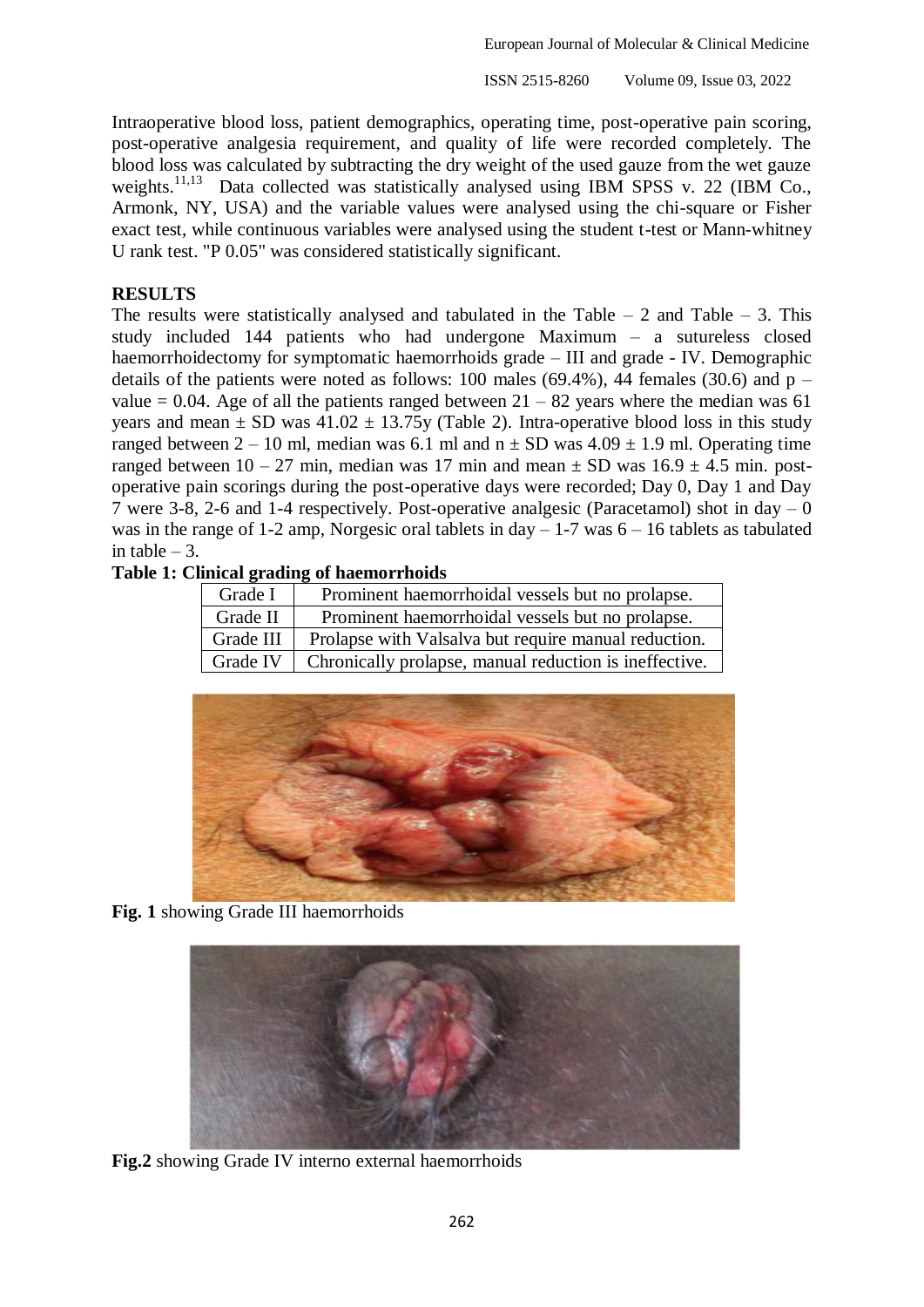| Tuble 21 I unches achiectupine ieutates |     |                 |                     |                |               |                          |          |  |  |
|-----------------------------------------|-----|-----------------|---------------------|----------------|---------------|--------------------------|----------|--|--|
| <b>Sex</b>                              |     | <b>Patients</b> | Age statistics/year |                |               |                          |          |  |  |
|                                         | No. | $\frac{0}{0}$   | <b>Minimum</b>      | <b>Maximum</b> | <b>Median</b> | Mean $\pm SD$            | P- value |  |  |
| Male                                    | 100 | 69.4            |                     | 75             |               | $\overline{\phantom{0}}$ |          |  |  |
| Female                                  | 44  | 30.6            |                     | 82             |               |                          | 0.04     |  |  |
| Total                                   | 144 | 100             | 21y                 | 82y            | 61y           | $41.02 \pm 13.75$        |          |  |  |

#### **Table 2: Patients demographic features**

#### **Table 3: Descriptive statistics results of the study**

| <b>Study variables</b>             | N <sub>0</sub> | <b>Minimum</b> | <b>Maximum</b> | <b>Median</b> |
|------------------------------------|----------------|----------------|----------------|---------------|
| Age/y                              | 144            | 21             | 82             | 61            |
| Intraoperative blood loss/ml       | 144            |                | 10             |               |
| Operating time/min                 | 144            | 10             | 27             |               |
| Postoperative pain, $Day - 0$      | 144            |                |                |               |
| Postoperative pain, $Day - 1$      | 144            |                |                |               |
| Postoperative pain, $Day - 7$      | 144            |                |                |               |
| Postoperative analgesic injections | 144            |                |                |               |
| Postoperative oral analgesics      | 144            |                |                |               |

#### **DISCUSSION**

For the treatment of grade III-IV haemorrhoids, conventional haemorrhoidectomy procedures such as Milligan Morgan open haemorrhoidectomy, Ferguson closed haemorrhoidectomy, and diathermy haemorrhoidectomy are the most appropriate surgical approaches. However, these conventional surgical techniques are mostly accompanied by complications such as postoperative pain, ano-rectal bleeding, anal stenosis and anal incontinence. <sup>6</sup> Recent haemorrhoidectomy done with circular staplers and other newly developed equipment's have been reported to result in less postoperative pain, less anorectal bleeding, less complications rates, shorter operating times and reduced hospital stays.<sup>6,14</sup> However, this study recruited 144 consecutive patients who underwent a sutureless closed haemorrhoidectomy with Maximum for symptomatic haemorrhoids of grades III and IV. Demographic distribution of these patients was as following; 100 males (69.4%), 44 females (30.6%) and p-value  $= 0.04$ . Patients' ages ranged 21-82y, median was 61y and mean ± SD was 41.02 ± 13.75y. *Maurizio Gentile* et al<sup>14</sup> in his study included 52 patients with age mean of 47y for diathermy, 48y for Liga Sure patients and overall range 19-80y. These results are rather similar to our current study demographic results. Also, this study showed, male: female ratio of 2:1 that was statistically significant (p-value  $= 0.04$ ) than in the former study. Regarding intraoperative blood losses, the studies<sup>5,11,12,15-17</sup> reported intraoperative blood losses of LH groups: 6.53  $\pm$ 2.90 ml,  $17.0 \pm 3.6$  ml,  $11.5 \pm 2.5$  ml,  $51.92$  ml respectively, while intraoperative blood losses of CH groups were;  $28.42 \pm 7.32$  ml,  $26.56 \pm 11.30$  ml,  $22.0 \pm 4.5$  ml, 70.34 ml respectively. This MH study had intraoperative blood loss of  $4.9 \pm 1.9$  ml. These results revealed that LH technique is associated with less intra-operative blood loss of when compared with conventional techniques. These results also revealed that MH had the least intraoperative blood loss in the two groups of the surgical techniques.

In respect to the operating time, some studies<sup>5,11,12,13,15-18</sup> reported that the operating time of LH groups: 11.22 m,  $10.75 \pm 6.70$  m,  $12.5 \pm 3.0$  m,  $18$  m,  $22.3$  m,  $24 \pm 8.0$  m,  $36.6$  m,  $7.6 \pm 1.5$ 2.5 m respectively, while operating times of their CH groups were;  $28.42$  m,  $32.72 \pm 9.72$  m,  $29.0 \pm 5.2$  m, 36 m, 27.4 m, 41  $\pm$  12 m, 52.5 m, 18.9  $\pm$  4.5 respectively. Despite significant differences in operating time between these studies, LH groups had shorter operating times t han CH groups in general.Comparing the postoperative pain scoring, few studies<sup>5,11,12,13,15-18</sup> reported that the postoperative pain scores of LH groups were less than those of CH groups.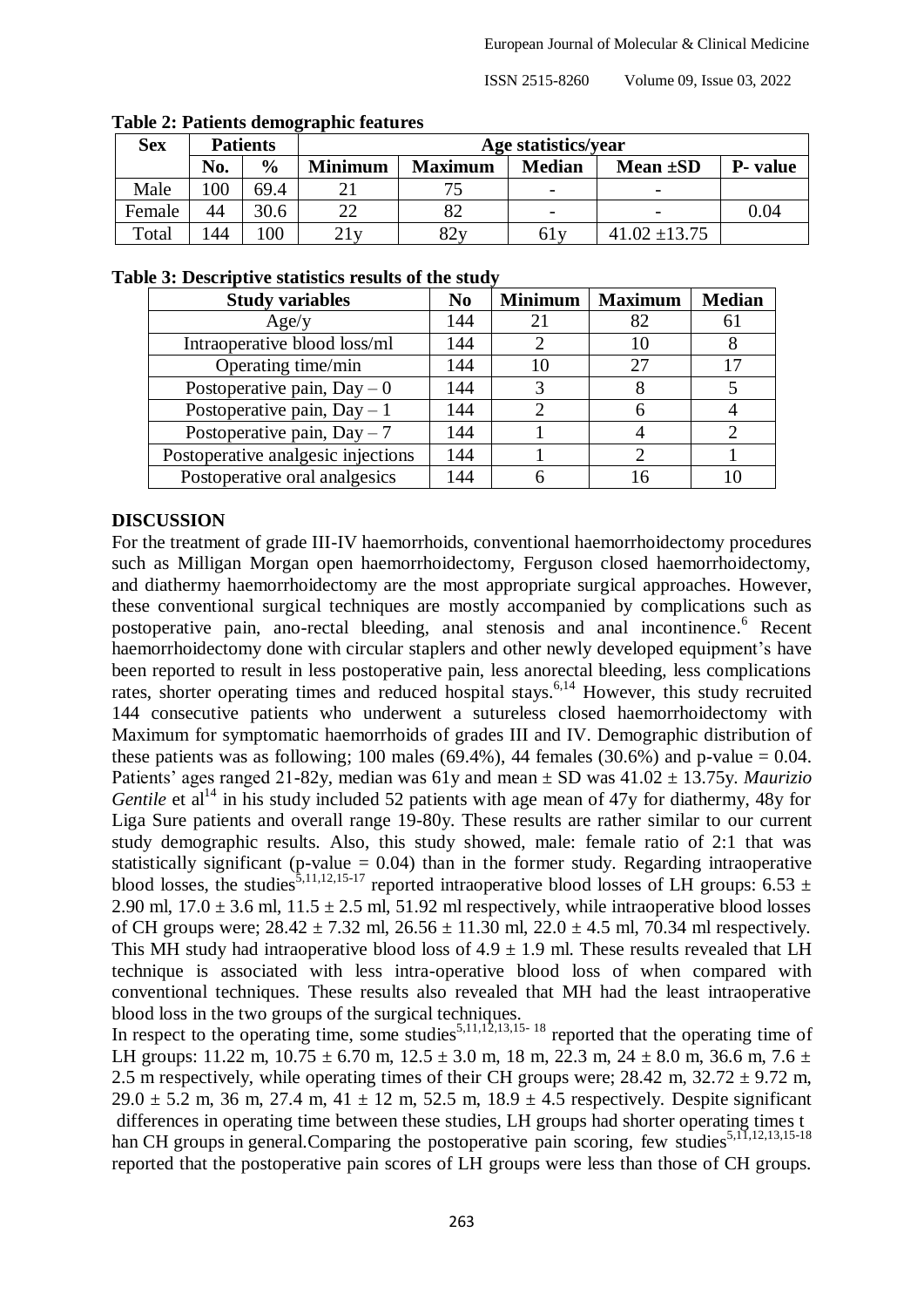Maximum haemorrhoidectomy had a postoperative pain score that was similar to the LH grou ps' pain scores but lower than the CH groups' pain scores in the studies above.Wagih M Ghnn am11 found that the mean of required analgesics and sedation for the LH group was NSAIDs  $=$  3 injections, pills  $=$  19.5/14 days, but the CH group's mean of required analgesics and sedati on was 3 NSAIDs, 3 doses of Pethidine, and tablets = 32/14 days. In my study, the required postoperative analgesics injections (Paracetamol) in Day 0 were  $1.4 \pm 0.5$  amp and analgesic oral tablets (Norgesic) during postoperative days 1-7 were  $10.56 \pm 2.05$  tablets. Thus, the amounts analgesia required for patients of LH group of study and MH were lower that required for patients of CH group of study.<sup>11</sup>

# **CONCLUSION**

Maximum haemorrhoidectomy is an effective alternative to open surgical procedures for symptomatic haemorrhoids of grades III and IV because it results in less blood loss, less postoperative pain, shorter operating time, and an early return to normal life and activities. Maximum haemorrhoidectomy is a cost-effective surgical procedure because the price of the equipment and its accessories can be balanced by: shorter operating time, low quantity of anaesthesia, reduced postoperative analgesia needed due to low post-operative pain, no suture material used, and early return to work.

Maximum haemorrhoidectomy is a simple and quick technique for the surgeon to perform haemorrhoidectomy, as well as a safe and painless operation for the patient

# **REFERENCES**

- 1. Davide Papis, Matías Parodi, Fernando Herrerías, Sánchez Ana, Gómez Luis, et al. (2013) Hemorroidectomía con Ligasure™ vs diatermia convencional: Análisis retrospectivo monocéntrico. Acta Gastroenterológica Latinoamericana 43: 284-288.
- 2. Luis Pochet Sánchez (2014) Hemorroidectomia Convencional Vrs Ligasu Re. Lxxi 610: 309-312. Revista Medica De Costa Rica Y Centroamerica Lxxi 610: 309-312.
- 3. Adnan Aziz, Irfan Ali, Shams Nadeem Alam, S Manzar (2008) Open Haemorrhoidectomy Versus Closed Haemorrhoidectomy: The Choice Should Be Clear. Pakistan Journal of Surgery 24: 254-257.
- 4. Jinn-Shiun Chen, Jeng-Fu You (2010) Current status of surgical treatment for hemorrhoids - systematic review and meta-analysis. Chang Gung Med J 33: 488-500.
- 5. Rahul Khanna, Seema Khanna, Shilpi Bhadani, Sanjay Singh, Ajay K Khanna (2010) Comparison of ligasure hemorrhoidectomy with conventional ferguson's hemorrhoidectomy. Indian J Surg 72: 294-297.
- 6. Dae Ro Lim, Dae Hyun Cho, Joo Hyun Lee, Jae Hwan Moon (2016). A comparison of a hemorrhoidectomy with an ultrasonic scalpel versus a conventional hemorrhoidectomy, Ann Coloproctol 2: 111-116.
- 7. Akira Tsunoda, Haruki Sada, Takuya Sugimoto, Nobuyasu Kano, Mariko Kawana, et al. A randomised controlled trial comparing bipolar diathermy to an ultrasonic scalpel for closed hemorrhoidectomy. World J Gastrointest Surg,2011; 3: 147-152.
- 8. Jayne DG, Botterill I, Ambrose NS, Brennan TG, Guillou PJ, et al. Ligasure versus conventional diathermy in a randomised clinical trial for day-case hemorrhoidectomy, 2002; 428–432. Br J Surg 89: 428–432.
- 9. Bulus H, Tas A, Coskun A, Kucukazman M (2014) Evaluation of two hemorrhoidectomy techniques: harmonic scalpel and Ferguson's with electrocautery. Asian J Surg 37: 20-23.
- 10. Jayaraman S, Colquhoun PH, Malthaner RA (2006) Stapled versus conventional surgery for hemorrhoids. Cochrane Database Syst Rev 4: CD005393.